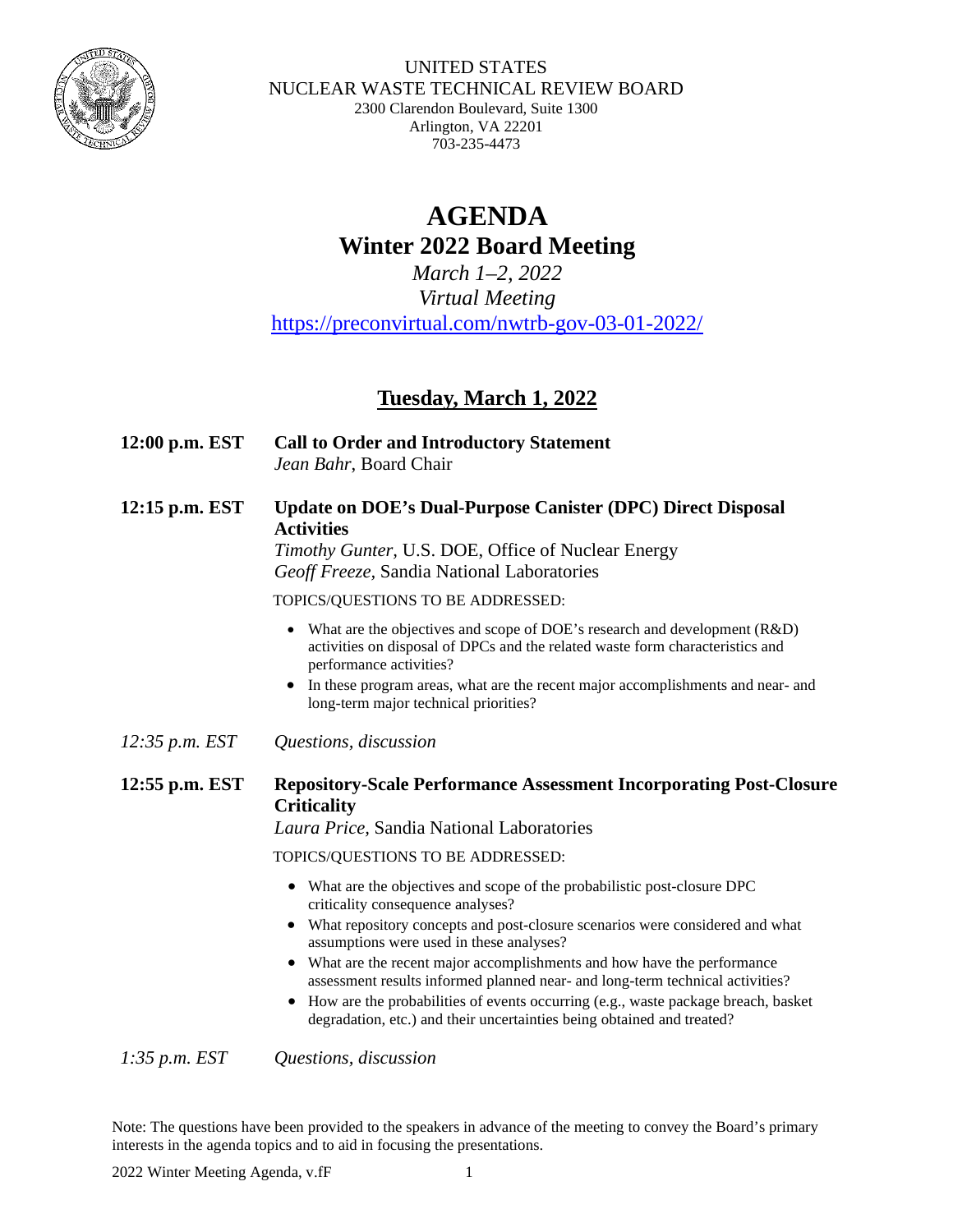#### **1:55 p.m. EST Break**

## **2:10 p.m. EST Cladding Degradation Modeling Development** *Brady Hanson*, Pacific Northwest National Laboratory *Laura Price*, Sandia National Laboratories

TOPICS/QUESTIONS TO BE ADDRESSED:

- What is the conceptual framework for source term processes in the Geologic Disposal Safety Assessment framework?
- What are the objectives and scope of the cladding degradation modeling and spent nuclear fuel testing activities and how are they integrated with criticality evaluations for DPC disposal, and with other disposal, storage, and transportation R&D activities?
- What cladding degradation process are included in the source term model and what assumptions are incorporated in the cladding degradation model?
- What are the recent major accomplishments and how have the results informed planned near- and long-term technical activities?
- How is the chemistry associated with the various components (e.g., fuel, cladding, basket, neutron poison, waste package, buffer, rock, etc.) being treated?
- *2:50 p.m. EST Questions, discussion*

#### **3:10 p.m. EST Summary and Status of DOE's Storage and Transportation Activities**

*Ned Larson*, U.S. DOE, Office of Nuclear Energy

TOPICS/QUESTIONS TO BE ADDRESSED:

- In the 5-year storage and transportation R&D plan, what technical gaps are DOE addressing and how are they integrated with DOE's disposal R&D activities and the consolidated interim storage effort?
- What are the objectives and scope of DOE's R&D activities on welded canister atmospheric corrosion and canister failure consequence analysis?
- In these program areas, what are the recent major accomplishments and near- and longer-term planned activities?
- Are there any R&D activities ongoing or planned for casks versus canisters?
- What R&D is ongoing or planned for cask systems that may not meet transportation criticality requirements?

*3:30 p.m. EST Questions, discussion*

### **3:50 p.m. EST Spent Nuclear Fuel Interim Storage Canister Corrosion and Surface Environment Investigations**

#### *Charles Bryan and Rebecca Schaller*, Sandia National Laboratories

#### TOPICS/QUESTIONS TO BE ADDRESSED:

- What are the objectives and scope of the canister corrosion and surface environment investigations?
- What are the overall conclusions and lessons learned from DOE R&D regarding canister corrosion during long-term dry storage of SNF?
- What are the remaining scientific and technical issues and associated key uncertainties and the plan to address them?
- How is this effort integrated with a similar effort to understand canister performance in a repository under a direct disposal scenario?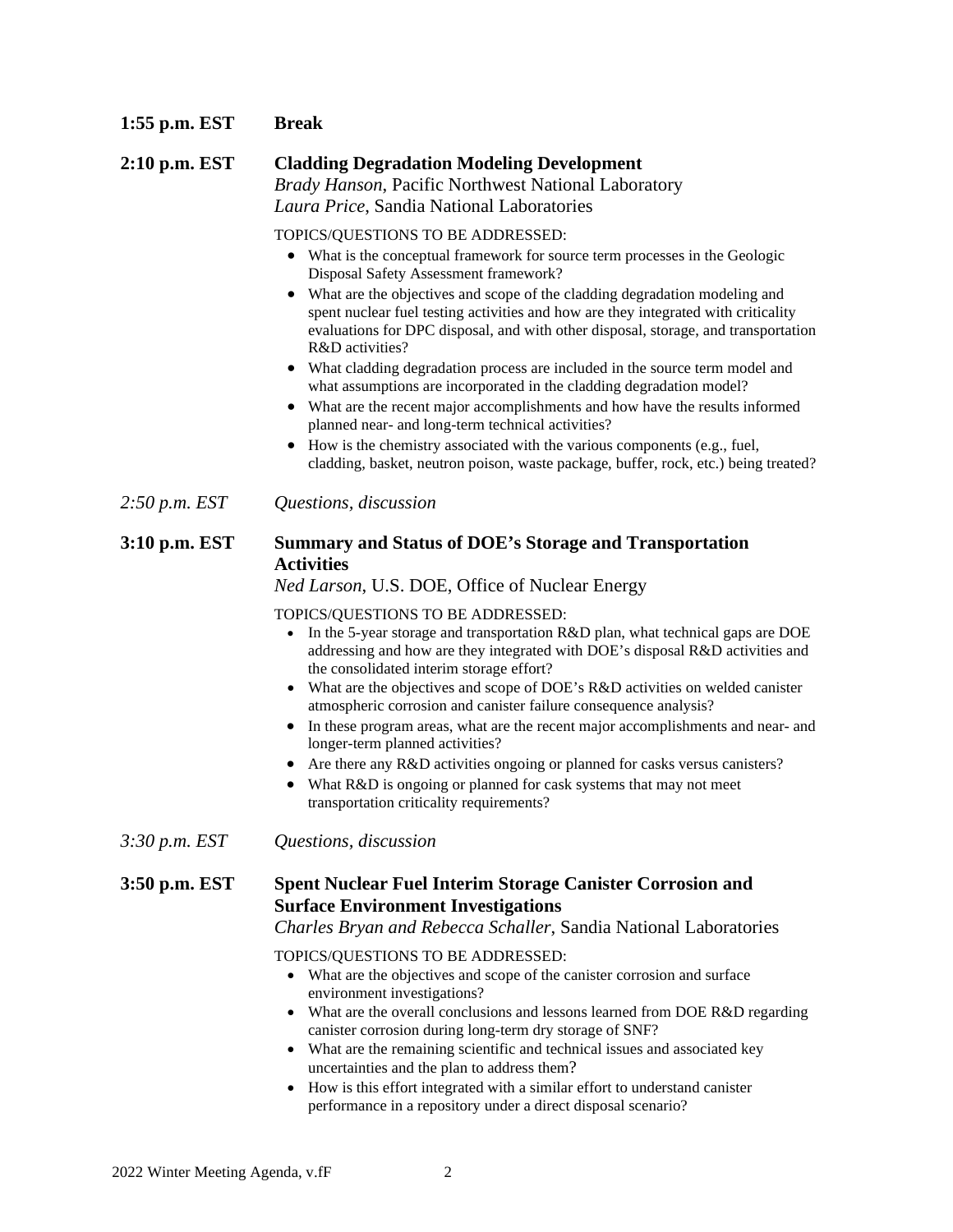| 4:30 p.m. EST | Questions, discussion |  |
|---------------|-----------------------|--|
|               |                       |  |

**4:50 p.m. EST Public Comments**

**5:00 p.m. EST Adjourn Day 1**

## **Wednesday, March 2, 2022**

**12:00 p.m. EST Call to Order** *Jean Bahr*, Board Chair

**12:05 p.m. EST Aerosol Transmission** *Sam Durbin*, Sandia National Laboratories

TOPICS/QUESTIONS TO BE ADDRESSED:

- What are the objectives and scope of the canister failure consequences investigations and how is the aerosol transmission study integrated with other storage and transportation R&D gap studies?
- What are the overall conclusions and lessons learned from DOE R&D regarding aerosol transmission through simulated stress corrosion cracks?
- What are the remaining scientific and technical issues and associated key uncertainties and the plan to address them?
- How is the aerosol source term going to be evaluated?
- *12:35 p.m. EST Questions, discussion*

#### **12:55 p.m. EST Hanford Lead Canister Overview and Status Presentation**

*Nick Klymyshyn*, Pacific Northwest National Laboratory *Gary Cannell*, Fluor/Central Plateau Cleanup Company

#### TOPICS/QUESTIONS TO BE ADDRESSED:

- What are the objectives and scope of the Hanford Lead Canister project and what is the status of project activities?
- How does Hanford Lead Canister project support DOE's integrated waste management program and how is the project integrated with other storage and transportation R&D gap studies?
- What are the remaining scientific and technical issues and associated key uncertainties and the plan to address them?
- *1:25 p.m. EST Questions, discussion*
- **1:45 p.m. EST Break**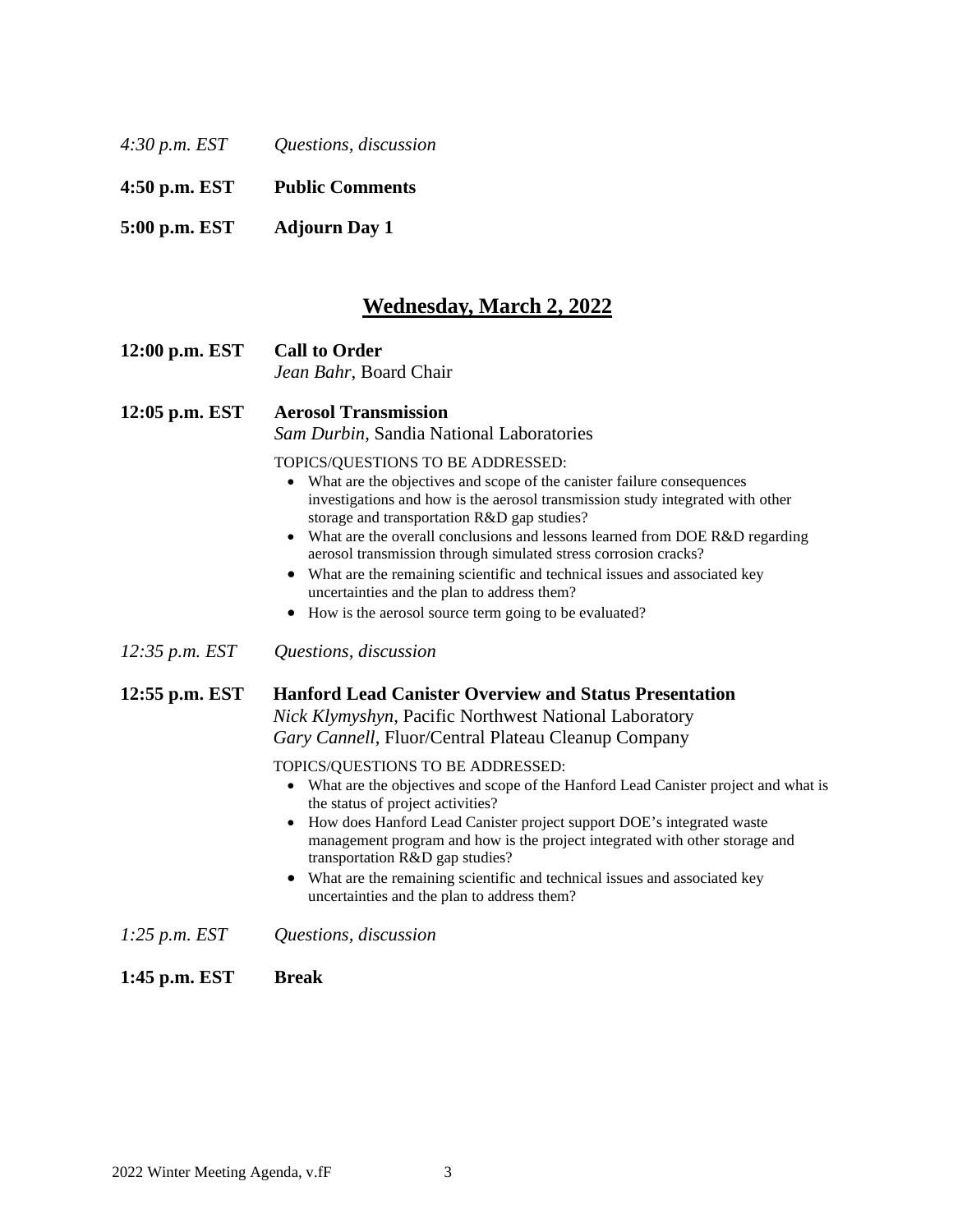## **2:00 p.m. EST Updated Waste Management System Analysis Tool Requirements and Enhancements**

*Robby Joseph*, Idaho National Laboratory

#### TOPICS/QUESTIONS TO BE ADDRESSED:

- What is the status of the development and implementation of DOE's system analysis tool for evaluating options for an integrated waste management system and how will the tool be used to support DOE's consolidated interim storage effort?
- What capabilities have been implemented, what cases have been analyzed, and what are the lessons learned?
- What are the remaining capabilities that need to be developed and the plan to address them?
- Is the capability of completing constrained, multi-objective optimization being included as a requirement?
- *2:30 p.m. EST Questions, discussion*

### **2:50 p.m. EST Current Functions and Capabilities of DOE's Stakeholder Tool for Assessing Radioactive Transportation (START)**

*Erica Bickford*, U.S. DOE, Office of Nuclear Energy

TOPICS/QUESTIONS TO BE ADDRESSED:

- What is the status of START development, what capabilities have been implemented, including any public version, and how will DOE use START to inform stakeholders?
- How will DOE use START for evaluating options for an integrated waste management system, and how will DOE use START to support DOE's consolidated interim storage effort?
- What are the remaining capabilities that need to be developed and the plan to address them?
- How have stakeholders been included in defining START requirements?
- *3:20 p.m. EST Questions, discussion*

# **3:40 p.m. EST Update on Consent-Based Siting**

*Alisa Trunzo*, U.S. DOE, Office of Nuclear Energy

#### TOPICS/QUESTIONS TO BE ADDRESSED:

- What are the objectives and scope of DOE's consent-based siting efforts and what is the status of project activities?
- What is DOE's current overall strategy for an integrated waste management system, what types of facilities does it include, and are all facilities already authorized by law?
- What is DOE's 2017 draft consent-based siting process and how does it relate to this current effort?
- What major themes related to consent-based siting for nuclear waste facilities and views on designing a consent-based siting process were expressed during the 2016 public comment period and how do they relate to the December 2021 request for information?
- How is DOE's effort on consent-based siting integrated with DOE's disposal, storage, transportation, and integrated waste management system R&D efforts?
- How are previous experiences in siting hazardous facilities, either by US or foreign governments or industry, being used as source of knowledge?